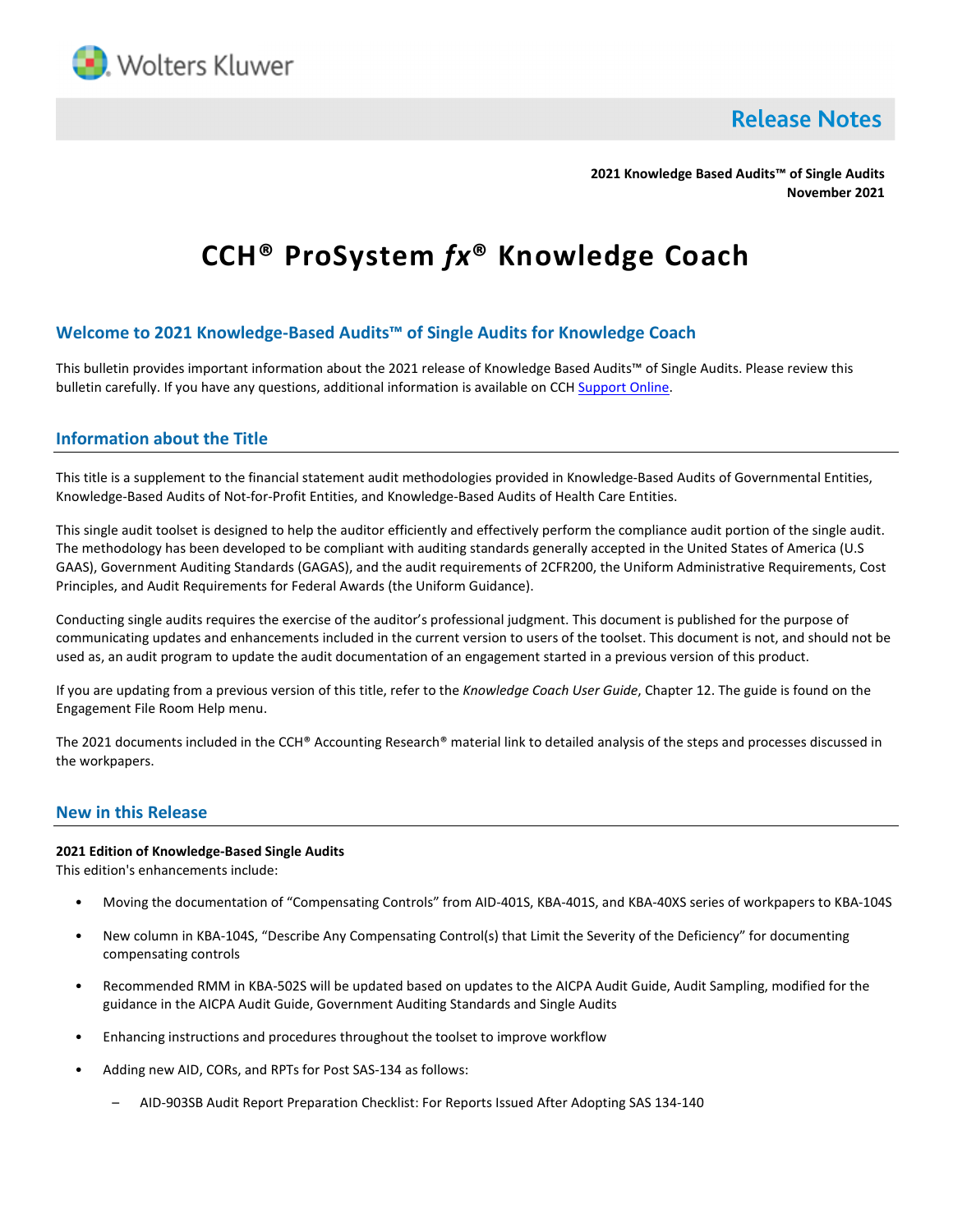- COR-201SB Single Audit Engagement Letter: Governmental Entity Post-134
- COR-202SB Single Audit Engagement Letter: Governmental Entity, Integrated Audit Post-134
- COR-203SB Single Audit Engagement Letter: Not-for-Profit Entity Post-134
- COR-204SB Single Audit Engagement Letter: Not-for-Profit Entity, Integrated Audit Post-134
- COR-205SB Program-Specific Audit Engagement Letter Post-134COR-901SB Management Representation Letter: Government Entity Single Audit Post-134
- COR-902SB Management Representation Letter: Not-for-Profit Entity Single Audit Post-134
- COR-903SB Management Representation Letter: Single Audit Representations Only Post-134
- RPT-902S Unmodified Opinion on Governmental Basic Financial Statements, with Required Supplementary Information, Supplementary Information Including Schedule of Expenditures of Federal Awards, and Other Information- Post-134
- RPT-921S Unmodified Opinion on Not-for-Profit Organization Financial Statements, with Schedule of Expenditures of Federal Awards Supplementary Information Post-134
- RPT-922S Report on Compliance for Each Major Federal Program and Report on Internal Control over Compliance in Accordance with the Uniform Guidance (Unmodified Opinion on Compliance for Each Major Federal Program; No Reportable Audit Findings of Noncompliance; No Material Weaknesses or Significant Deficiencies in Internal Control over Compliance Identified) Post-134
- RPT-923S Report on Compliance for Each Major Federal Program and Report on Internal Control over Compliance in Accordance with the Uniform Guidance (Unmodified Opinion on Compliance for Each Major Federal Program; Significant Deficiencies in Internal Control over Compliance Identified) Post-134
- RPT-924S Report on Compliance for Each Major Federal Program and Report on Internal Control over Compliance in Accordance with the Uniform Guidance (Unmodified Opinion on Compliance for Each Major Federal Program; Material Weaknesses in Internal Control over Compliance Identified, No Significant Deficiencies in Internal Control over Compliance Identified) Post-134
- RPT-925S Report on Compliance for Each Major Federal Program and Report on Internal Control over Compliance in Accordance with The Uniform Guidance (Qualified Opinion on Compliance for One Major Federal Program, Unmodified Opinion on Compliance on Each of the Other Major Federal Programs Material Weaknesses and Significant Deficiencies in Internal Control over Compliance Identified) Post-134
- RPT-926S Report on Compliance for Each Major Federal Program and Report on Internal Control over Compliance in Accordance with the Uniform Guidance (Qualified Opinion on Compliance—Scope Limitation for One Major Federal Program; Unmodified Opinion on Compliance on Each of the Other Major Federal Programs; Significant Deficiencies in Internal Control over Compliance Identified) Post-134
- RPT-927S Report on Compliance for Each Major Federal Program and Report on Internal Control over Compliance in Accordance with the Uniform Guidance (Adverse Opinion on Compliance for One Major Federal Program; Unmodified Opinion on Compliance on Each of the Other Major Federal Programs; Material Weaknesses and Significant Deficiencies in Internal Control over Compliance Identified) Post-134
- RPT-930S Unmodified Opinion on the Financial Statement of a Federal Program When Using the Program-Specific Audit Option to Satisfy the Uniform Guidance Audit Requirements Post-134
- RPT-931S Report on Compliance for a Federal Program and Report on Internal Control over Compliance When Using the Program-Specific Audit Option to Satisfy the Uniform Guidance (Unmodified Opinion on Compliance; No Material Weaknesses or Significant Deficiencies in Internal Control over Compliance Identified) Post-134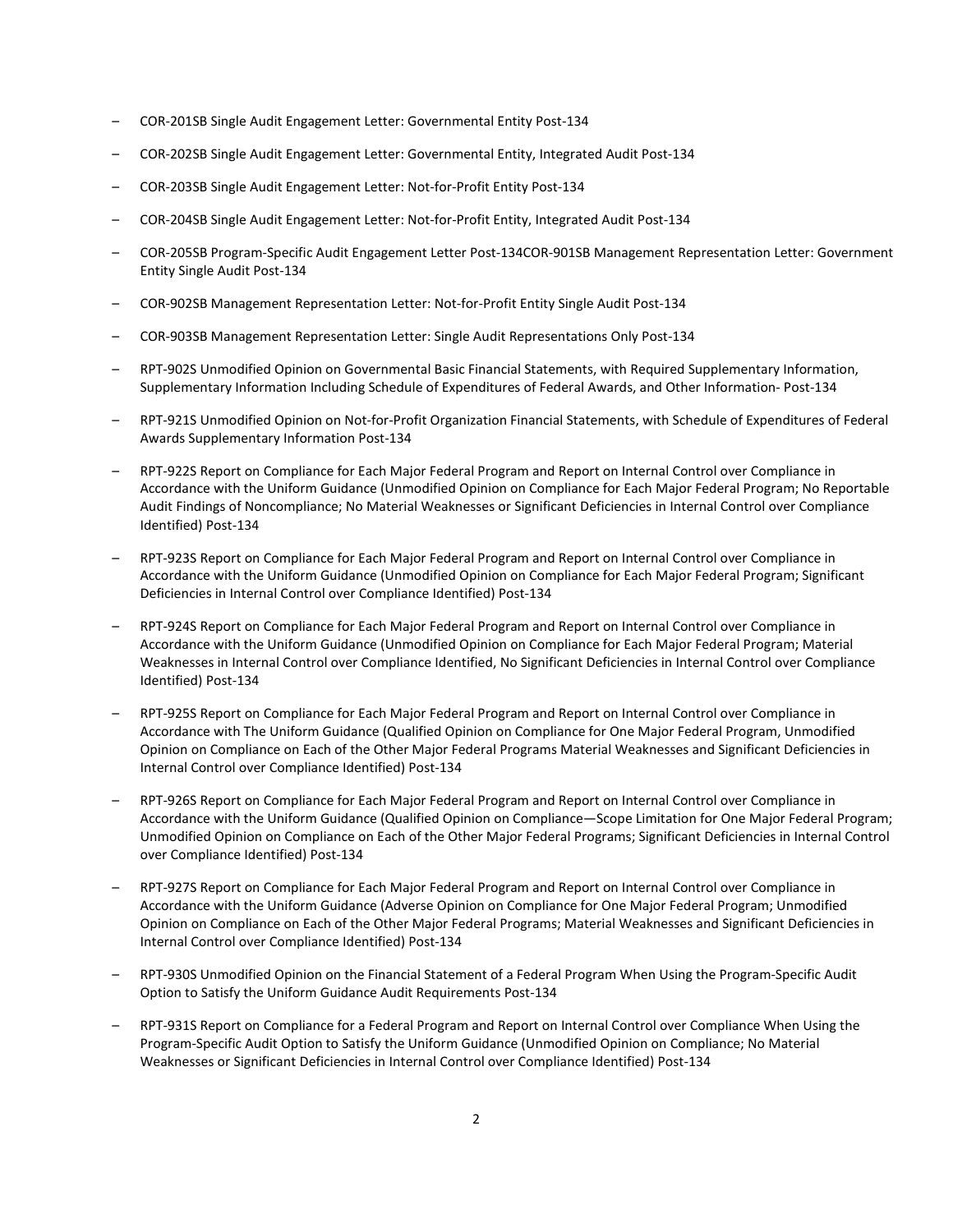– RPT-932S Report on Schedule of Expenditures of Federal Awards When the Auditor Is Issuing a Stand-Alone Report Under AU-C Section 805, Special Considerations: Audits of Single Financial Statements and Specific Elements, Accounts, or Items of a Financial Statement Post-134

[Click here](https://support.cch.com/updates/knowledgecoach/pdf/guides_tab/2021%20Single%20Audit%20Title%20Overview%20for%20Knowledge%20Coach%20Users.pdf) for the 2021 Single Audits Title Overview for Knowledge Coach Users.

In addition, forms and practice aids throughout have been updated to include new examples and tips, and where applicable, consider new literature, standards, and developments reflected in the following current audit and accounting guidance:

- AICPA Statement on Auditing Standards (SAS) No. 134, Auditor Reporting and Amendments, Including Amendments Addressing Disclosures in the Audit of Financial Statements
- SAS No. 135, Omnibus Statement on Auditing Standards 2019
- SAS No. 137, The Auditor's Responsibilities Relating to Other Information Included in Annual Reports
- SAS No. 138, Amendments to the Description of the Concept of Materiality
- SAS No. 139, Amendments to AU-C Sections 800, 805, and 810 to Incorporate Auditor Reporting Changes from SAS No. 134
- SAS No. 140, Amendments to AU-C Sections 725, 730, 930, 935, and 940 to Incorporate Auditor Reporting Changes from SAS Nos. 134 and 137

With the issuance of SAS No. 141, Amendment to the Effective Dates of SAS Nos. 134-140, these standards are not effective until periods ending on or after December 15, 2021, although early implementation is permitted.

The 2021 tools include links to detailed analysis related to the steps and processes discussed in the workpapers. Many new tips and examples have been incorporated. Also included are revised financial statement disclosure checklists for the required and recommended U.S. GAAP disclosures and key presentation items currently in effect, using the style referencing under the FASB Accounting Standards Codification™.

Please note that many CORs and RPTs have been re-indexed and modified as Pre-134, and many new forms have Post-134 in the name, so make sure you're using the correct version regardless of whether you are early implementing SAS-134-140.

## **CCH® ProSystem** *fx***® Engagement 2020 Compatibility**

This title can be installed on Engagement v2020 by first installing the Engagement v2020.2.4 Update. The latest update can be downloaded via CCH Software Delivery Manager. This update allows you to use the 2021 content without installing Engagement v2021 until your firm plans to update.

## **CCH ProSystem** *fx* **Knowledge Coach Instructions and Information**

#### **Updating Your Title**

If you are updating from a previous version of this title, review **Help > Knowledge Coach Help Topics**, then select "Updating to the Latest Version of a Workpaper" from the Table of Contents.

#### **Best Practices**

- Save changes to workpapers before closing the workpaper or the binder, to ensure that data is correctly updated.
- If Microsoft® Word crashes when using Knowledge Coach, before closing the binder, use the **Save Knowledge Coach Answers** option in the binder view under the Tools menu. This saves all data within tables.
- You can view other Knowledge Coach best practices on ou[r web](https://support.cch.com/kb/solution/000034942/sw34947) site.